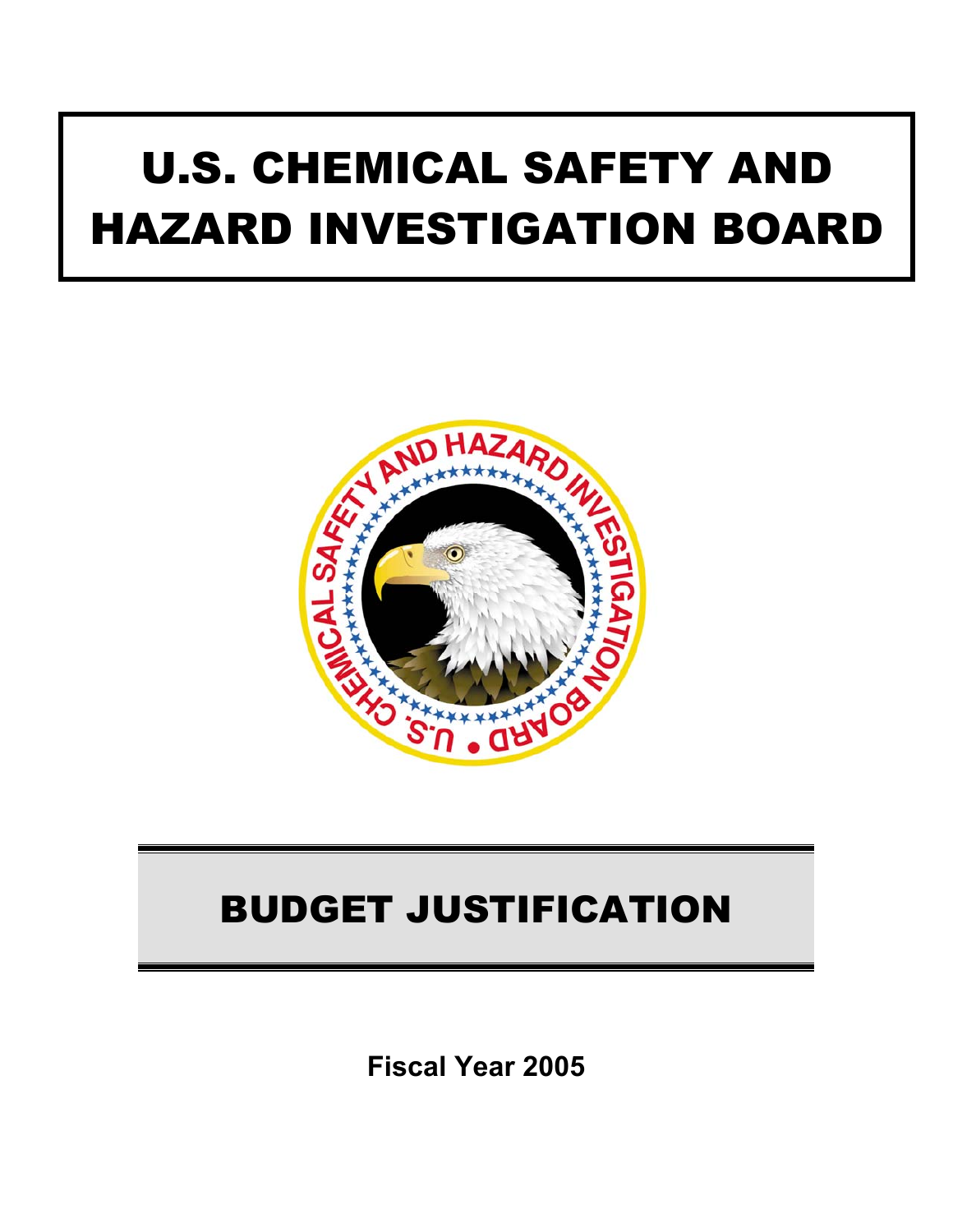# **Fiscal Year 2005 Budget Justification**

# **Summary**

The U. S. Chemical Safety and Hazard Investigation Board (CSB) significantly increased its activity in fiscal year (FY) 2003. For the first time in its history, the CSB had a full complement of Board members and the Board increased its staffing in the Office of Investigations and Safety Programs. As a result, in FY 2003 the CSB initiated a total of twelve incident investigations, completed six investigations, and issued a safety bulletin on the hazards of nitrogen. In addition, the CSB issued 90 new recommendations to improve safety, and successfully closed 10 previous recommendations. Corporate process safety managers and other safety professionals reported to CSB that the information and messages delivered in CSB investigation reports and safety products provide them help in preventing other major accidents.

For FY 2005, the Board requests an operating budget of \$9.45 million and an increase in the emergency reserve fund to \$847,000. This will enable the Board to carry out the core work of investigations of chemical incidents and dissemination of the lessons learned to prevent future incidents, and provide an adequate emergency fund. The increase will improve prevention efforts to save lives and protect the environment in the areas surrounding the nation's chemical facilities.

# **Mission and Goals**

The mission of the Chemical Safety Board is to investigate chemical accidents and hazards, and to recommend actions to protect workers, the public, and the environment. The CSB's independent, scientific investigations bolster efforts by government, industry, labor, and communities to prevent chemical accidents. To carry out this mission the Board has established these goals:

- **Goal #1**: Produce timely, high-quality investigations, reports, recommendations, and other technical products.
- **Goal #2:** Achieve wide implementation of CSB recommendations and related accident prevention measures.
- **Goal #3**: Maintain a high performance work organization to ensure effective mission accomplishment.

# **FY 2003 Performance**

# **Goal #1**

During FY 2003, CSB completed six major incident investigations and one safety study: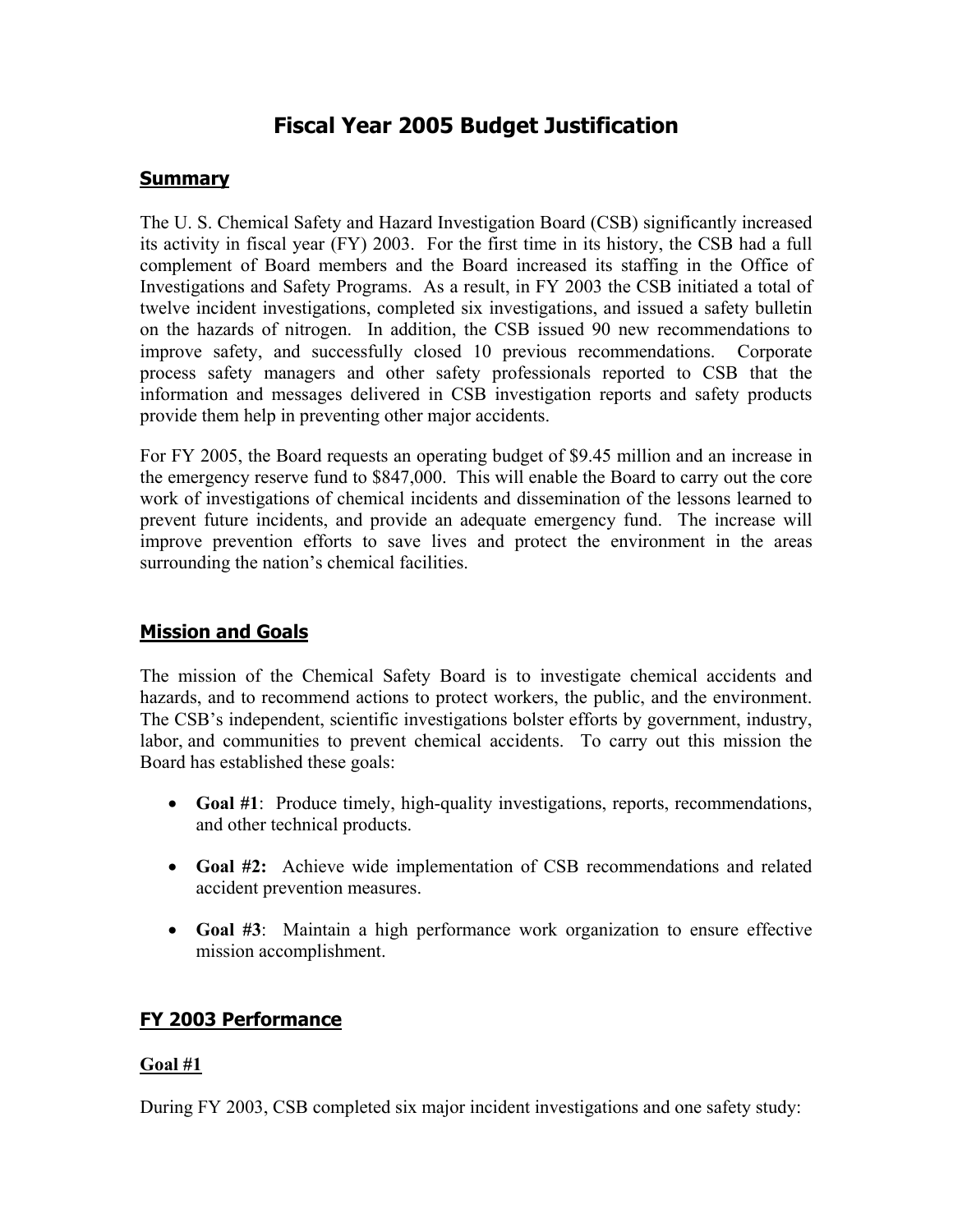- [Kaltech Industries](http://www.csb.gov/completed_investigations/info.cfm?ID=26) On April 25, 2002, an explosion occurred at Kaltech Industries, a sign manufacturer in the Chelsea neighborhood of New York City, injuring 36 people seriously enough to seek hospital treatment, including 14 members of the public. The CSB found that the accident resulted from mixing two incompatible waste chemicals, lacquer thinner and nitric acid, without following basic safety requirements. The report called on the Mayor and City Council of New York to revise the Fire Prevention Code to "achieve more comprehensive control over the storage and use of hazardous materials."
- [BLSR Operating Ltd.](http://www.csb.gov/completed_investigations/info.cfm?ID=39) On January 13, 2003, a vapor cloud deflagration and fire erupted at the BLSR Operating Ltd. oilfield waste disposal facility near Rosharon, Texas, south of Houston. The fire killed three and injured four other workers. The CSB concluded that the fire could have been avoided if the companies involved had recognized the hazards of the materials being handled and transported; had safer procedures for handling flammable wastes; and if the companies and regulators had better oversight of the operations.
- DPC [Enterprises.](http://www.csb.gov/completed_investigations/info.cfm?ID=20) On August 14, 2002, a chlorine transfer hose ruptured during a rail car unloading operation at the DPC Enterprises chlorine repackaging facility near Festus, Missouri. The hose rupture ultimately led to the release of 48,000 pounds of chlorine, causing three workers and 63 residents to seek medical treatment. The CSB found that better equipment maintenance and better quality assurance on hose supplies would have prevented the release.
- [Third Coast Industries.](http://www.csb.gov/completed_investigations/info.cfm?ID=30) On May 1, 2002, a fire erupted at Third Coast Industries in unincorporated Brazoria County, Texas. Despite efforts of firefighters, the fire ultimately consumed 1.2 million gallons of combustible and flammable liquids and destroyed the site. One hundred nearby residents were evacuated, a local school was closed, and significant environmental cleanup was necessary due to fumes and runoff. The CSB found that better fire protection systems could have suppressed the huge fire and that a county fire code would have required the installation of such systems. One week after the report was formally adopted, the county adopted a fire code for the first time.
- [Georgia-Pacific Corp.](http://www.csb.gov/completed_investigations/info.cfm?ID=27) On January 16, 2002, highly toxic hydrogen sulfide gas leaked from a sewer manway at the Georgia-Pacific Naheola mill in Pennington, Alabama. Several people working near the manway were exposed to the gas. Two contractors were killed and eight others were injured. The CSB concluded that plant management had not followed good engineering and process safety practices when in 1995 they connected a drain from a tank truck unloading area into an acidic process sewer system.
- [Environmental Enterprises.](http://www.csb.gov/completed_investigations/info.cfm?ID=23) On December 11, 2002, one maintenance employee was overcome when he inhaled hydrogen sulfide gas from a waste processing vessel at Environmental Enterprises, a hazardous waste treatment company in Cincinnati, Ohio. No other injuries or damage were reported, and the injured worker was subsequently pulled to safety. The CSB found the incident could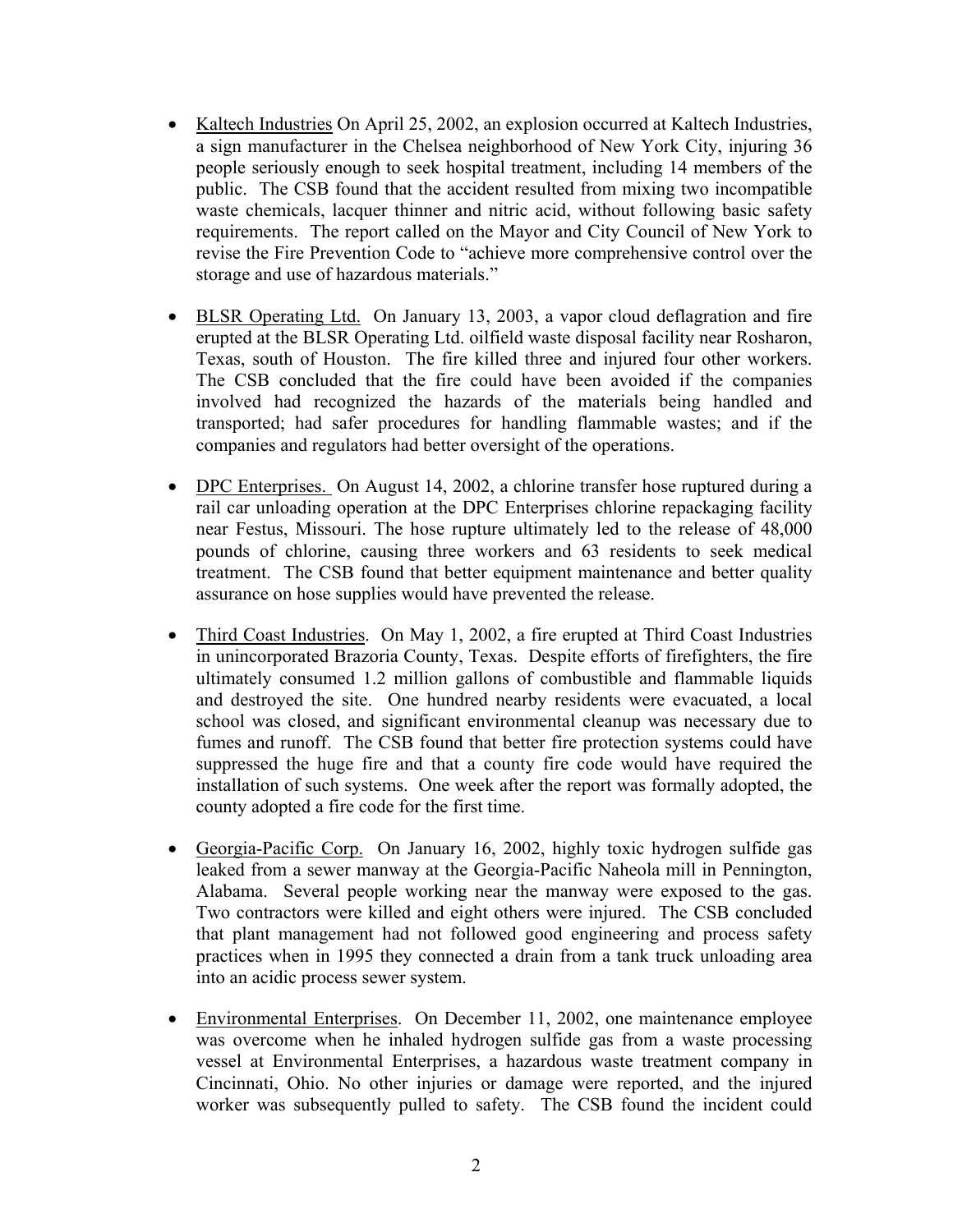have been avoided if alarms had been installed or if the wastes had been treated in appropriate tanks instead of in uncovered tanks.

• Nitrogen Study. In FY 2003 the CSB also completed a nationwide review of incidents similar to the March 1998 nitrogen asphyxiation incident at Union Carbide in Hahnville, Louisiana. The CSB study identified a total of 85 incidents that occurred in the U.S. between 1992 and 2002 and involved exposure to a nitrogen-enriched atmosphere. Together these incidents caused 80 deaths and 50 injuries. The CSB developed a safety bulletin on nitrogen asphyxiation hazards, highlighting a variety of good practices to avoid such incidents.

In addition to these activities, CSB launched twelve new incident investigations in FY 2003. Significant new investigations include:

- [First Chemical Corp.](http://www.csb.gov/completed_investigations/info.cfm?ID=24) On October 13, 2002, a violent explosion occurred in a chemical distillation tower at First Chemical Corporation in Pascagoula, Mississippi, sending heavy debris over a wide area. The CSB issued a report on this incident in early FY 2004 that concluded the explosion occurred because First Chemical Corporation had not effectively evaluated the hazards of a chemical process and that plant operators were unaware that a dangerous chemical reaction was taking place inside the tower.
- [West Pharmaceutical Services](http://www.csb.gov/completed_investigations/info.cfm?ID=34) On January 29, 2003, an explosion and fire destroyed the West Pharmaceutical Services plant in Kinston, North Carolina, causing six deaths, dozens of injuries, and hundreds of job losses. CSB investigators found that the fuel for the explosion was a fine plastic powder used to coat rubber goods. The dust had collected above a false ceiling.
- [CTA Acoustics](http://www.csb.gov/completed_investigations/info.cfm?ID=35) On February 20, 2003, an explosion and fire damaged the CTA Acoustics manufacturing plant in Corbin, Kentucky, fatally injuring seven workers. The facility produced fiberglass insulation for the automotive industry. CSB investigators found that the explosion was fueled by resin dust accumulated in a production area, likely ignited by flames from a malfunctioning oven.

# **Goal #2**

Investigation report recommendations are CSB's principal tool for promoting chemical safety. Each recommendation has one or more specific recipients, who are the parties best able to carry out the recommended action to improve safety. Once CSB has issued a recommendation, the CSB encourages implementation and tracks completion. The Board ensures that the recommendation is effectively communicated to the recipient(s), together with any needed justifications or explanations. In FY 2003, the CSB issued a total of 90 recommendations.

The CSB meets periodically with recipients as appropriate to encourage positive action. In due course, staff evaluates recipients' responses and advises the Board members who vote independently to approve closure of the recommendations. In FY 2003, the CSB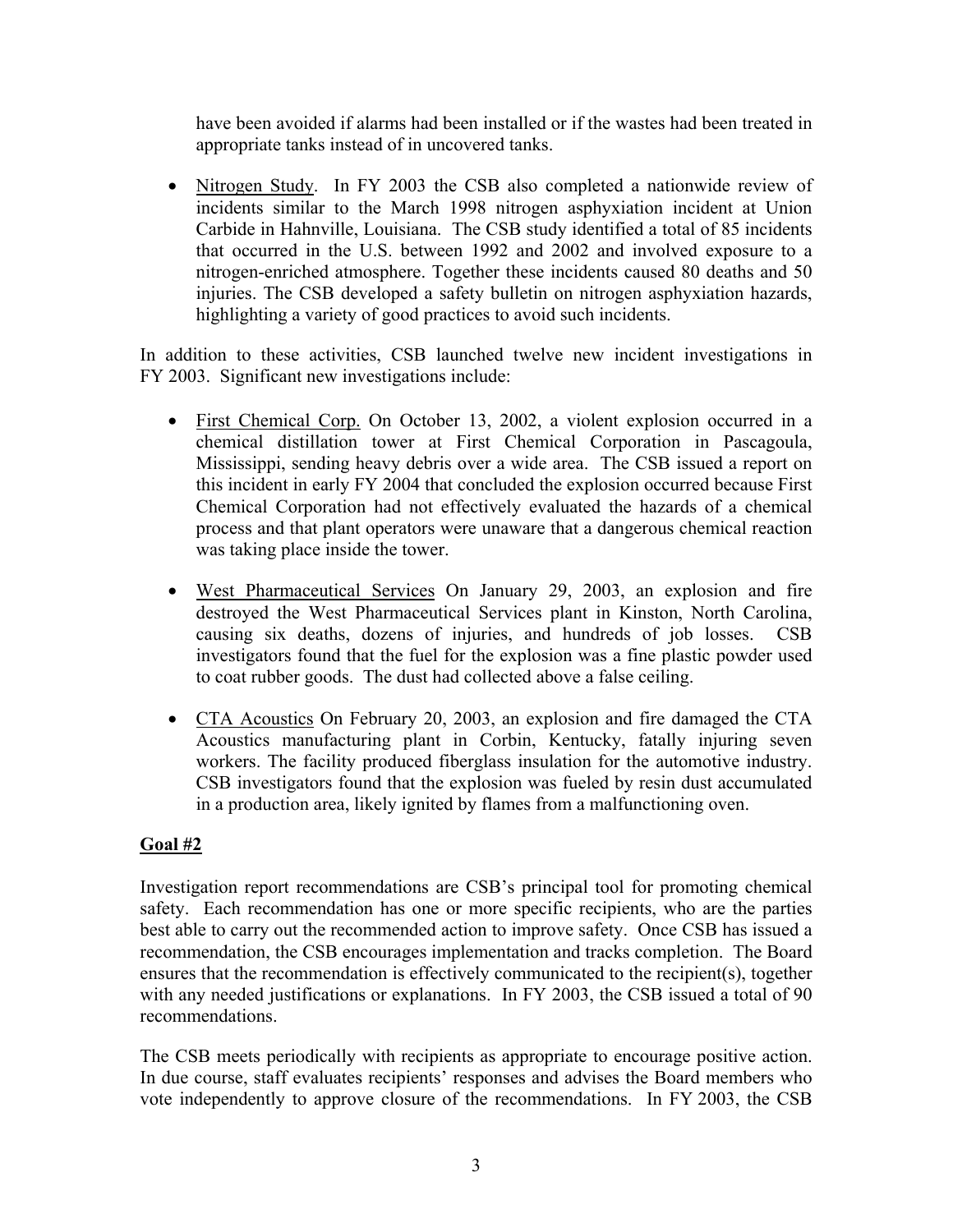closed 10 recommendations. One of these recommendations, the adoption of a fire code in Brazoria County, Texas, was implemented within one week of the release of the CSB recommendation. The new fire code will help to prevent future destructive fires such as the one that demolished the Third Coast Packaging plant in Pearland, Texas in May 2002.

In response to our recommendations in the Kaltech investigation, a bill has been introduced in the New York City Council requiring the Fire Department to assess annually the adequacy of the City Fire Code and the Council has held two hearings on the subject. The CSB testified in support of our recommendation on reform of the fire code.

In addition to these activities, the CSB convened a roundtable meeting with industry, labor and government representatives to discuss how regulatory agencies could implement CSB recommendations on controlling reactive chemical hazards. A second joint roundtable focused on improving the reporting of chemical accidents to government agencies. One hundred fifty people attended the two roundtables.

As a new initiative this year, the Board held four community meetings and one public hearing to inform the communities affected by chemical incidents of the progress of investigations and to respond to the concerns of workers, the public and business owners. The meetings allowed interested parties to hear preliminary findings before recommendations are developed. These sessions also allowed the Board to hear from workers and the community regarding any issues of concern, and thereby strengthening the content and impact of our investigations.

Along with these Board actions, individual Board members and staff disseminated the recommendations and findings from CSB investigations throughout the country, giving dozens of presentations to business, labor, and public interest groups. The CSB also completed a significant redesign of its website to provide easier electronic access to important safety information.

The safety information and lessons disseminated through CSB's reports have been valuable to companies and unions in their efforts to prevent chemical incidents. Responding to the CSB report on the chlorine incident at DPC Enterprises in Missouri, the president of York Rubber Company, also involved in chlorine distribution, wrote, "The CSB report was thorough, the findings and recommendations incisive…the CSB is both a capable investigative entity and a valuable conduit for information."

The president of the International Chemical Workers Union Council (ICWU) wrote, "The CSB reports of industrial chemical accidents have been of significant help to both our members and management at [chemical] facilities. These investigations have been used in our training activities at the ICWU Center for Worker Health and Safety Education to help build an informed workforce to prevent future tragedies."

The CSB continues to be an effective agency working to prevent death, injury and environmental damage at chemical processing, storage and handling facilities throughout the nation.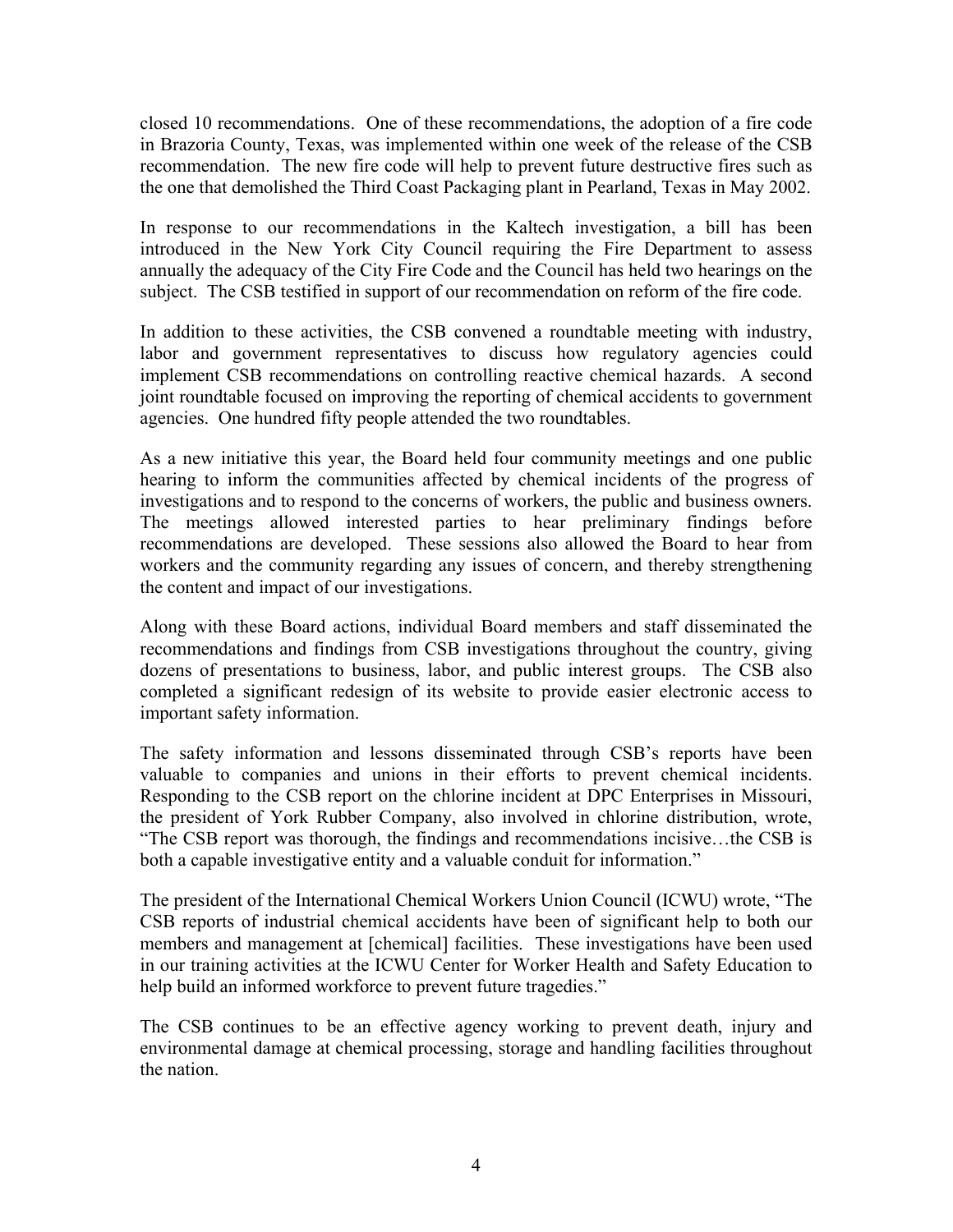### **Goal #3**

In FY 2003, the CSB revised its strategic plan for FY 2004 through FY 2008. This plan continues to recognize that high performing employees are essential to accomplishing our mission. The revised plan builds on the foundation work that has been completed in this area and focuses the CSB on improving the training, performance, productivity and satisfaction of its current workforce.

In FY 2003, the CSB implemented all six recommendations from a November 2002 Office of Inspector General report on our Human Resource Management (HRM) Program, including the hiring of an HRM Director. Specific accomplishments include the development of a manager training program, an employee handbook, teambuilding for staff, development of behavioral-based interviewing and the beginning of a comprehensive Human Capital review.

# **FY 2004 Activities**

In the current fiscal year, the Board has continued its active pace of completing investigations and initiating new ones.

- On October 15, the Board held a public meeting in Pascagoula, Mississippi and issued its final report on the incident at the First Chemical Corp discussed above.
- On October 29, the Board released a case study of an incident that occurred at Catalyst Systems, Inc. in Gnadenhutten, Ohio on January 2, 2003. There, a vacuum dryer exploded injuring one employee and damaging the facility.
- On October 30, the Board initiated an investigation into an aluminum dust explosion and fire at the Hayes Lemmerz plant in Huntington, Indiana. In this incident one worker died, another was severely burned and the plant was heavily damaged.
- On November 17, the Board began an investigation into a chlorine gas leak at the DPC Enterprise plant in Glendale, Arizona. In this incident fourteen people, including ten police officers, required treatment for chlorine exposure. People in a three square mile area were evacuated or sheltered in place as a result of the incident.
- On December 30, the Board conducted a preliminary review of a magnesium fire at the Garfield Alloys plant near Cleveland, Ohio. No one was injured in the incident, but residents within a quarter-mile of the plant were evacuated.
- On January 11, 2004, an explosion and fire at Huntsman Chemical Company in Port Neches, TX, injured six workers and caused millions of dollars in damage. CSB launched a preliminary investigation and determined that a failure to purge chemicals from the piping system caused the explosion.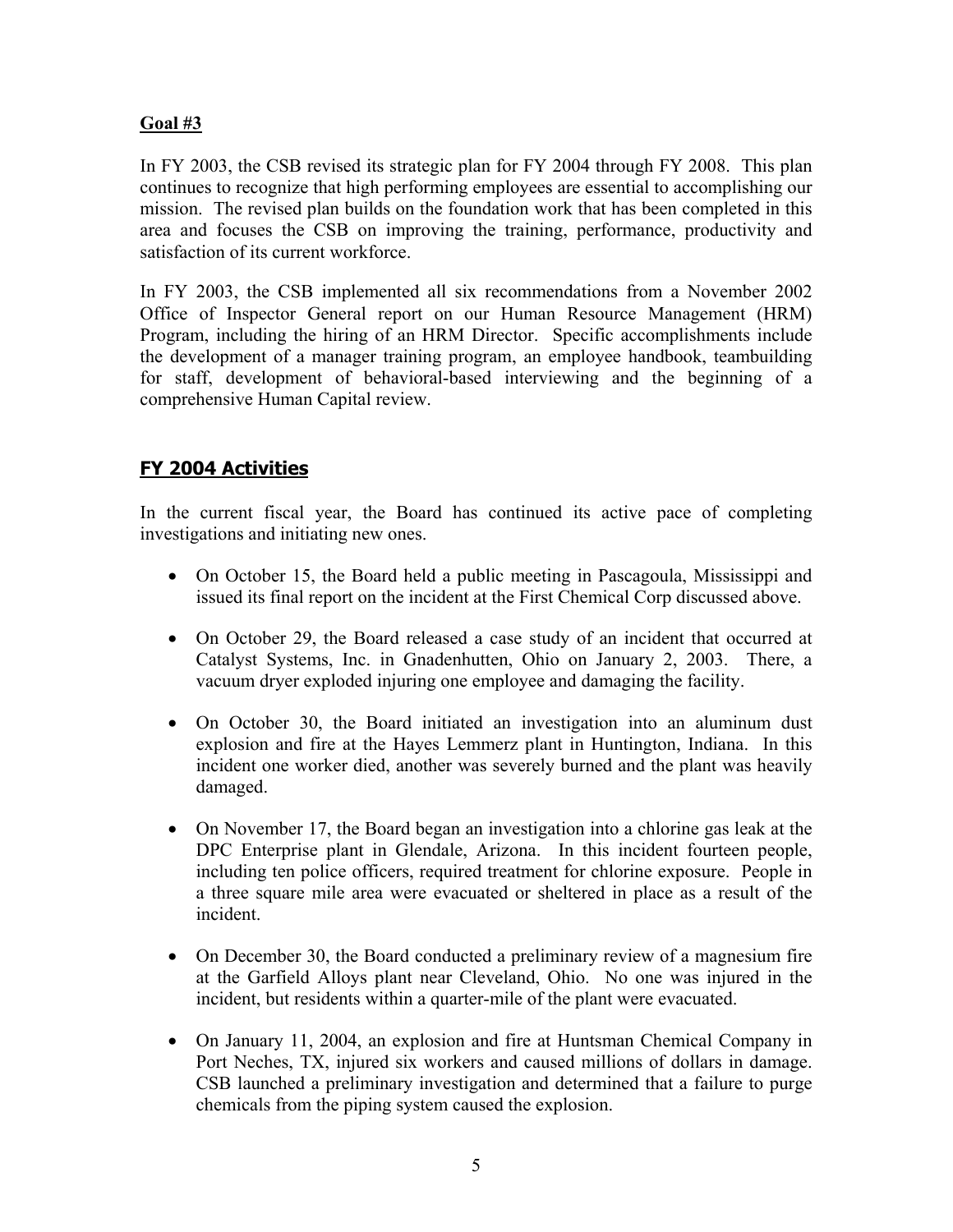- In March, the Board will hold a meeting in Louisville, Kentucky to issue a report on an April 11, 2003 incident at the D.D. Williamson & Co., plant, in which one worker was killed when a process vessel became over pressurized and exploded, releasing aqueous ammonia and damaging the plant.
- Stimulated by dust explosions at West Pharmaceutical Services and CTA Acoustics, the CSB has initiated a study of dust hazards in the chemical processing industry and how to prevent them.

# **FY 2005 – Proposed Budget**

For FY 2005, the CSB's proposed operating budget of \$9.45 million will provide funding to maintain the pace established in FY 2003 and allow for activities related to the growing number of safety recommendations. The Board will initiate 12 investigations and studies and complete 12, disseminate the results, and work to get safety recommendations implemented. In addition, this funding level will allow the agency to continue upgrading staff investigative and technical skills, which will enable CSB to conduct more investigations and to issue reports faster. This funding level will also allow the CSB to fill critically needed positions and fund an information technology (IT) contract support position that was suspended in FY 2004 due to budget constraints. The "Analysis of Change" section of this document provides a detailed explanation of increases to the operating budget over the FY 2004 level.

The most important challenge the Board faces in FY 2005 and future years is communicating the safety lessons learned and the recommendations from investigations to the chemical industry and others who can benefit from the information. With more than 100 recommendations open and new recommendations being made at the rate of nearly 100 per year, implementing these recommendations throughout the chemical industry is a matter of primary concern for the Board. In the seventh year of existence, the Board has a growing body of knowledge of how to prevent deaths, injuries and environmental damage from chemical processing, storage and handling incidents. The public benefit of this knowledge and the lessons learned will only be realized when this information is distributed to those who can use it to prevent future incidents.

Company managers generally address recognized hazards, since running a safe operation is good business. But often there are hidden hazards beyond the recognition of operating managers. The CSB is requesting \$450,000 in FY 2005 to enhance our recommendation program by getting information on chemical hazards and better safety practices to the appropriate managers. Under this program, the CSB would hire three technical experts to develop and deliver specific safety information resulting from our investigations through a carefully targeted communications program.

The first hazard to be addressed by this program is dust, which caused explosions, fires and 13 deaths at West Pharmaceutical Services and CTA Acoustics plants in FY 2003. The Board believes there are dust hazards at hundreds, perhaps thousands of plants in the chemical processing and related industries. In addition to the loss of human life, these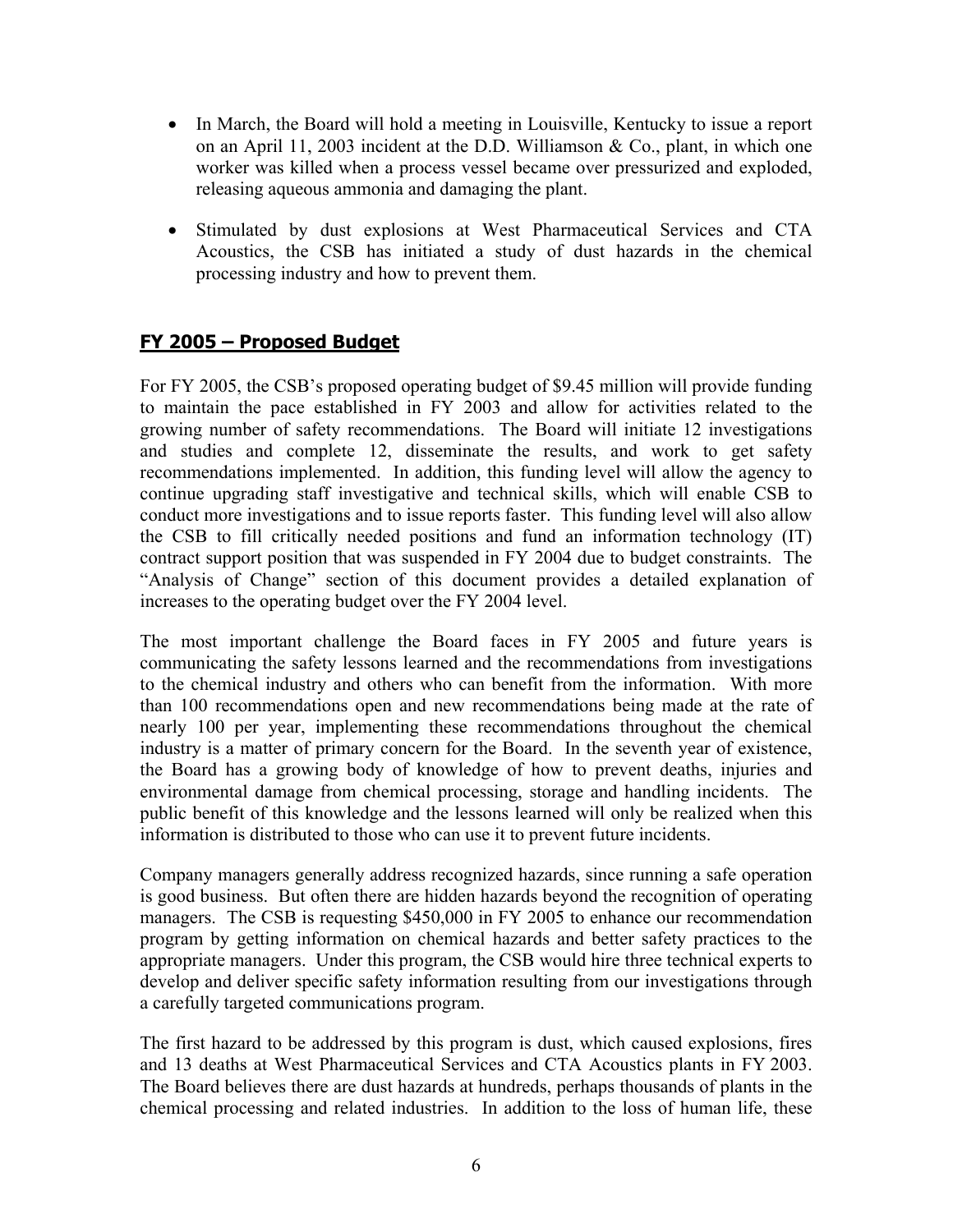hazards have exceptional economic consequences. The West Pharmaceutical Services explosion cost the company an estimated \$35 million in operating losses, \$18 million in rebuilding costs, and the cost of litigation is still to be determined. The community suffered severe economic losses as well from the extended loss of this major employer. Upon the conclusion of the dust hazard study begun this year, the CSB will initiate a campaign to inform the chemical business community, particularly small business, which may not have expert safety managers on staff, of the hazards of dust explosions. By preventing even a few dust explosions, just the dollar benefits of this project will far exceed its costs.

Finally, in FY 2004 we are working on an IT capital plan that addresses the CSB's IT requirements over the next 5 years. Key components of the plan are to develop, modernize and enhance the IT infrastructure; improve information security; and provide our investigators with tools to assist them in conducting investigations. The plan will require significant funding the first year to replace and update infrastructure. An initial IT capital plan was approved by OMB and we will present the plan as a major request for FY 2006.

We urge the OMB and the Congress to support our proposed budget for FY 2005.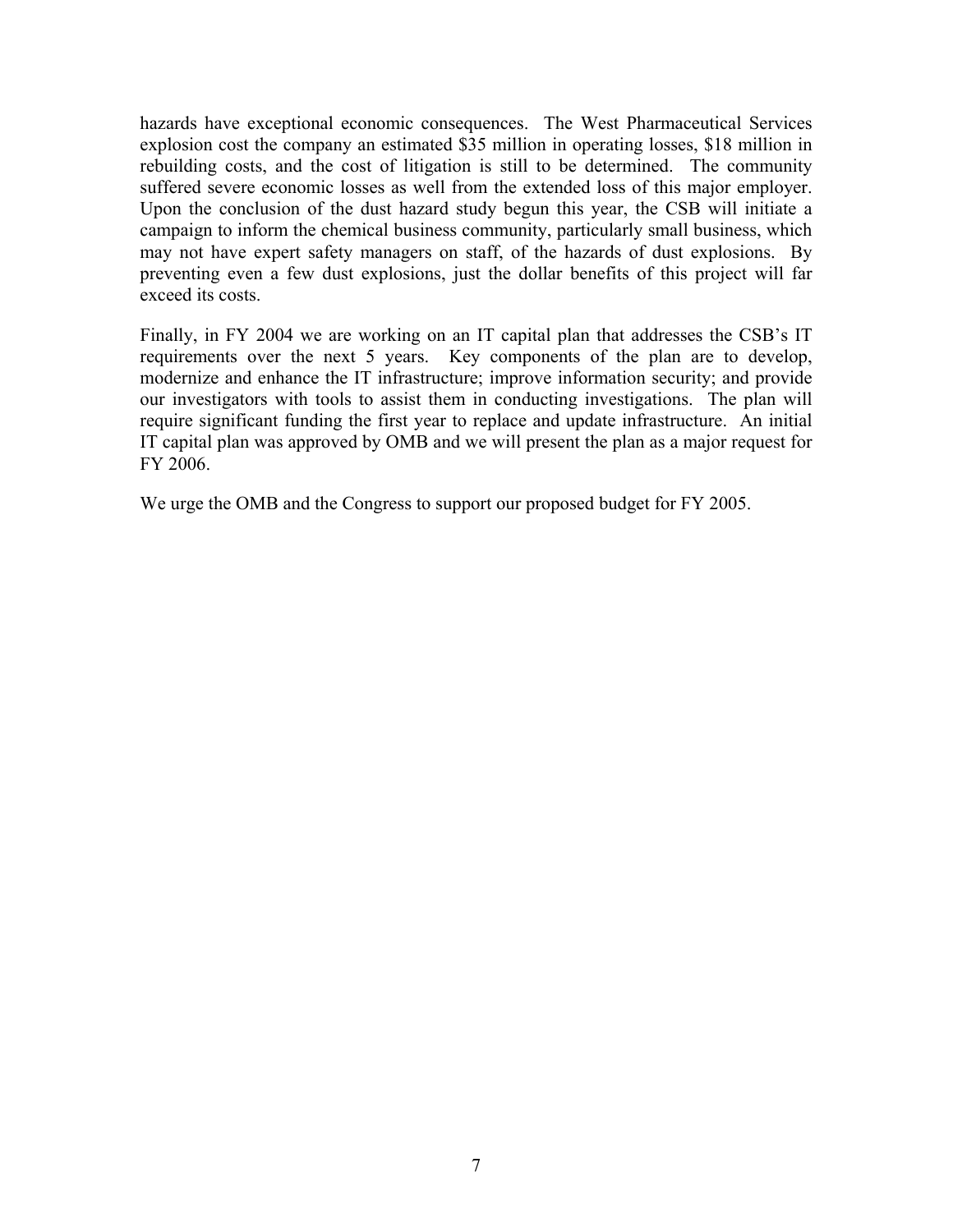# **FY 2005 APPROPRIATION LANGUAGE**

#### **CHEMICAL SAFETY AND HAZARD INVESTIGATION BOARD**  Federal Funds

#### **General and Special Funds**

#### **CHEMICAL SAFETY AND HAZARD INVESTIGATION BOARD**

#### **SALARIES AND EXPENSES**

For necessary expenses in carrying out activities pursuant to section  $112(r)(6)$  of the Clean Air Act, as amended, including hire of passenger vehicles, uniforms or allowances therefore, as authorized by 5 U.S.C.  $\S$  5901 – 5902, and for services authorized by 5 U.S.C. § 3109 but at rates for individuals not to exceed the per diem equivalent to the maximum rate payable for senior level positions under 5 U.S.C. § 5376, \$9,451,000, to be available until September 30, 2005: Provided, that the Chemical Safety and Hazard Investigation Board shall have not more than three career Senior Executive Service **Positions** 

#### **EMERGENCY FUND**

For necessary expenses of the Chemical Safety and Hazard Investigation Board for accident investigations not otherwise provided for, \$400,000 to remain available until expended.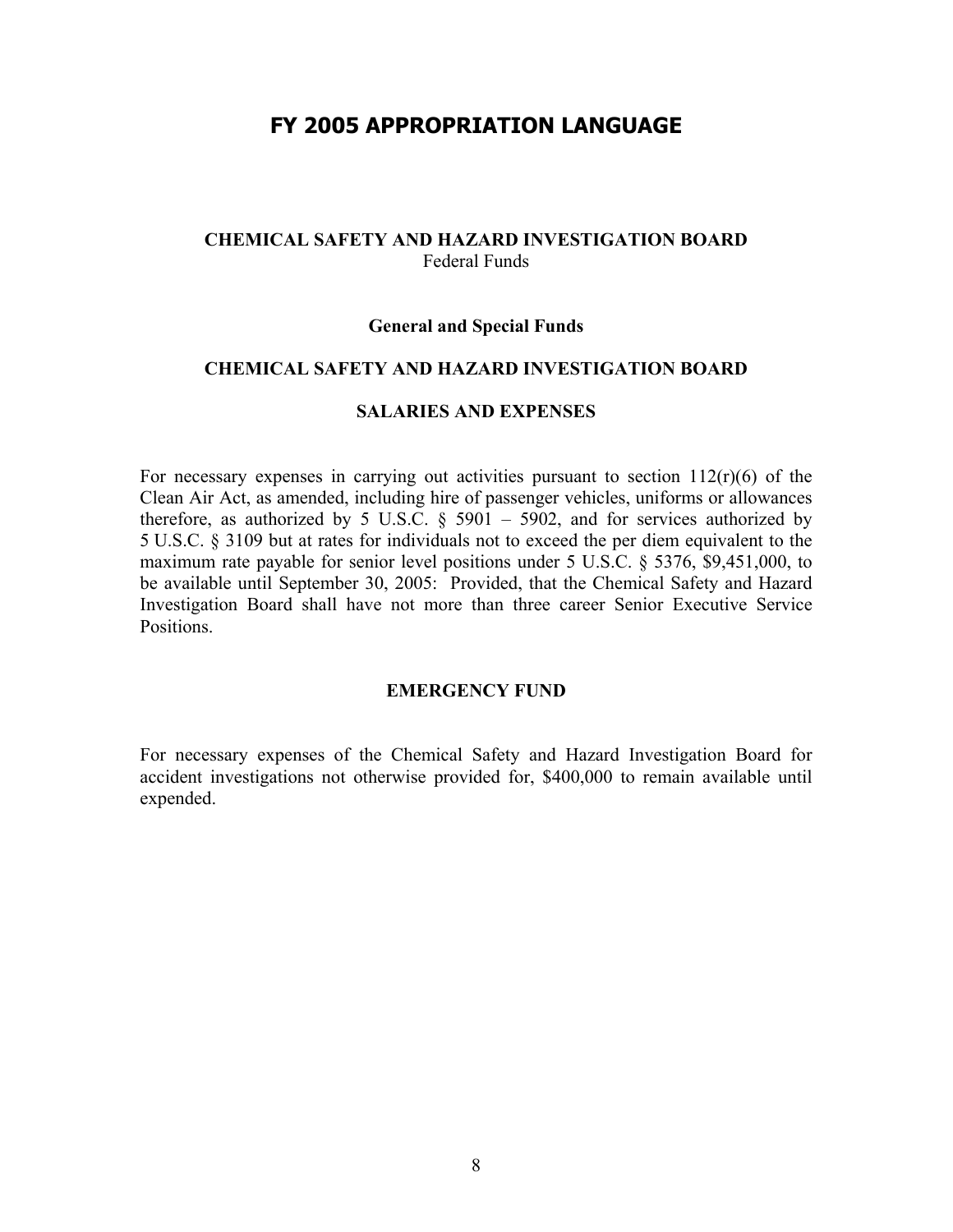# **CHEMICAL SAFETY AND HAZARD INVESTIGATION BOARD**

### **FISCAL YEAR SALARIES & EXPENSES**

(in thousands of dollars)

|                                              | <b>FY 2003</b><br>Actual <sup>1</sup> | <b>FY 2004</b><br><b>Budget</b> | <b>FY 2005</b><br><b>Request</b> |
|----------------------------------------------|---------------------------------------|---------------------------------|----------------------------------|
| <b>Personnel Compensation &amp; Benefits</b> | \$5,065                               | \$5,409                         | \$6,207                          |
| <b>Contract Employees</b>                    | 752                                   | 531                             | 640                              |
| <b>Fixed Costs</b>                           |                                       |                                 |                                  |
| Rent, Communications, & Utilities            | 666                                   | 697                             | 712                              |
| <b>Interagency Services</b>                  | 421                                   | 373                             | 379                              |
| Maintenance                                  | 14                                    | 26                              | 39                               |
| <b>Total Fixed Costs</b>                     | 1,101                                 | 1,096                           | 1,130                            |
| <b>Variable Costs</b>                        |                                       |                                 |                                  |
| Travel & Transportation                      | 259                                   | 325                             | 345                              |
| Rent, Communications, & Utilities            | 70                                    | 77                              | 93                               |
| Printing                                     | 29                                    | 46                              | 53                               |
| <b>Other Services</b>                        | 843                                   | 592                             | 835                              |
| <b>Supplies</b>                              | 133                                   | 109                             | 132                              |
| Equipment                                    | 38                                    | 16                              | 16                               |
| <b>Total Variable Costs</b>                  | 1,372                                 | 1,165                           | 1,474                            |
| <b>Total Costs</b>                           | \$8,290                               | \$8,201                         | \$9,451                          |

<sup>1</sup> Actual costs include funds from the FY 2003 appropriation of \$7.5 million and approximately \$800,000 in contracts and agreements that were funded using the two-year portion of the FY 2002 appropriation.

# **Emergency Fund**

(in thousands of dollars)

|                       | <b>FY 2003</b> | <b>FY 2004</b> | <b>FY 2005</b> |
|-----------------------|----------------|----------------|----------------|
|                       | Actual         | <b>Budget</b>  | <b>Request</b> |
| <b>Emergency Fund</b> | \$0            | <b>S</b> 447   | \$400          |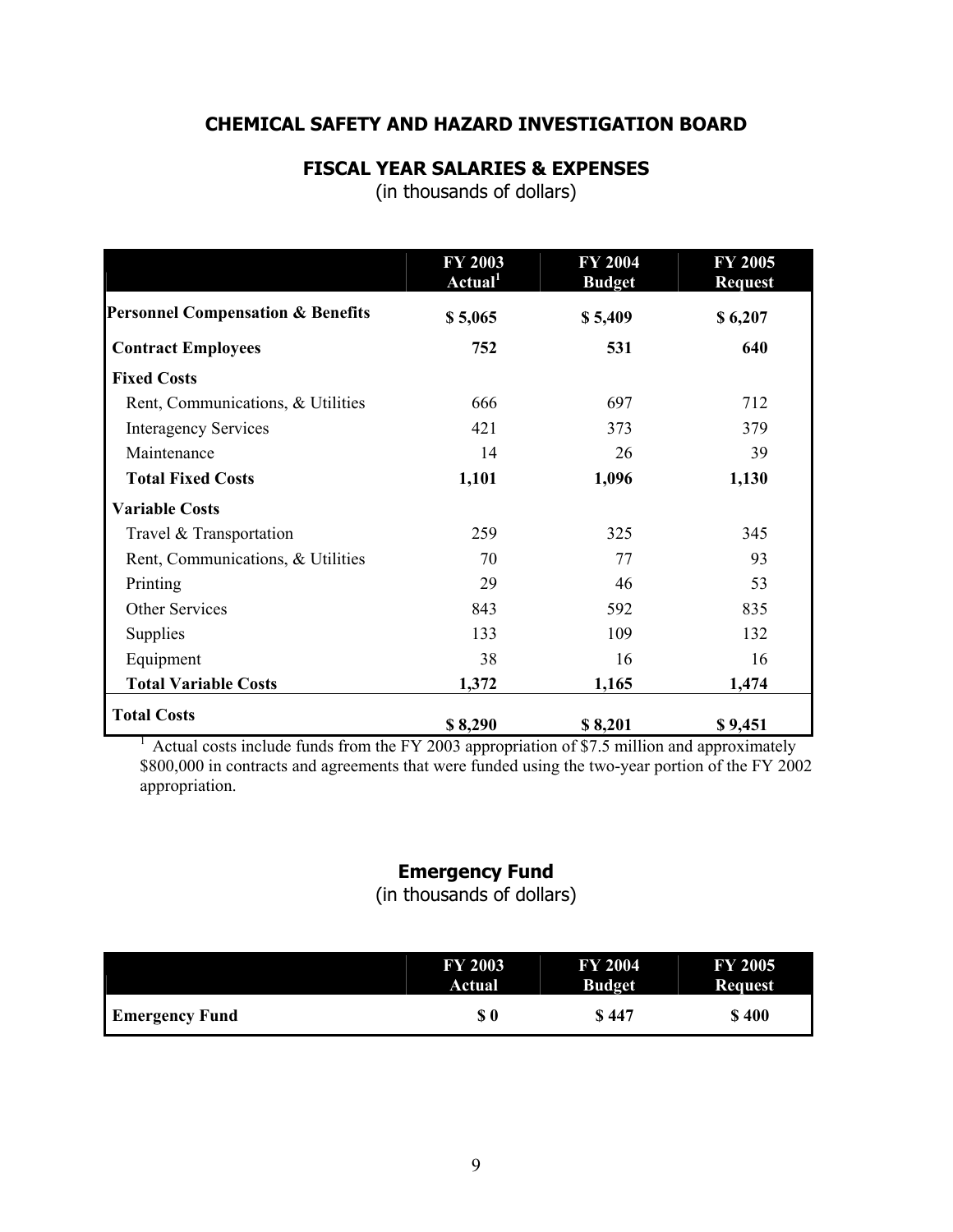# **Analysis of Change**<br>(in thousands of dollars)

| <b>Summary of Adjustments to Base and Built-In Changes:</b> |  |
|-------------------------------------------------------------|--|
| <b>Personnel Cost Increases</b> <sup>1</sup>                |  |
|                                                             |  |
|                                                             |  |
|                                                             |  |
| <b>Fixed Cost Increases</b>                                 |  |
|                                                             |  |
|                                                             |  |
| <b>Variable Cost Increases</b>                              |  |
|                                                             |  |
|                                                             |  |
|                                                             |  |
|                                                             |  |
|                                                             |  |
|                                                             |  |

<sup>1</sup> Benefits are calculated at 27 percent of base pay.<br><sup>2</sup> FY 2005 pay increase estimated at 4 percent of base pay.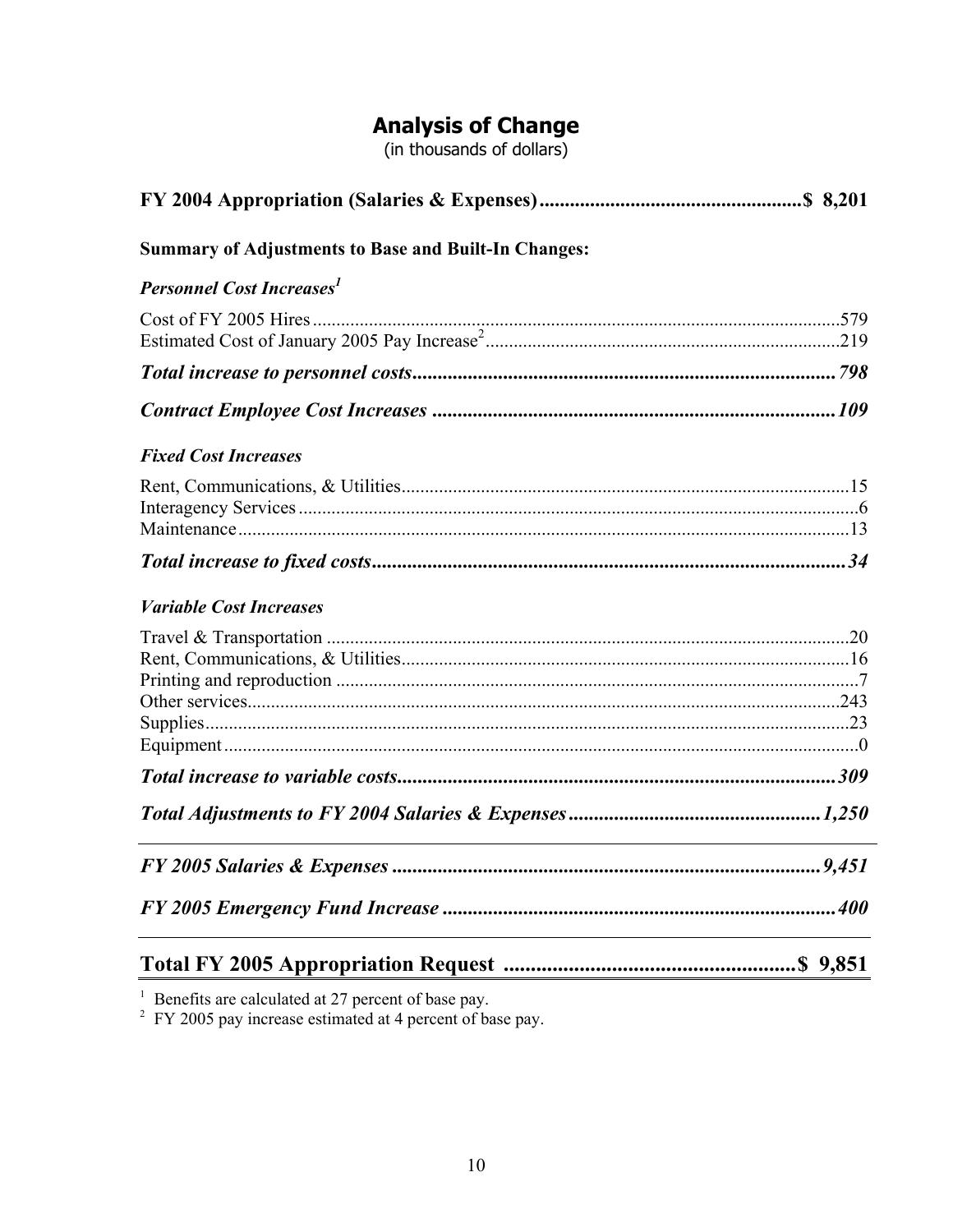# **Analysis of Change**

(Significant Adjustments)

*Personnel costs*: The FY 2005 budget for personnel costs reflects increases for additional positions to carry out the existing programs, and for the projected January 2005 pay increase.

The enhanced recommendation program is described earlier in this justification. This will strengthen the agency's ability to deliver to industry audiences prevention lessons learned from investigations. Personnel costs increases for this program are \$325,000.

Two additional positions needed to carry out the investigations program are a human factors investigator and a writer/editor. As illustrated by the Columbia shuttle investigation and the on-going work of the National Transportation Safety Board (NTSB), accident investigations are increasingly focusing on the human factors that contribute to accidents – factors such as information sharing within management systems, qualifications of key personnel, workplace conditions that affect human performance. NTSB employs human factors engineers in each of its investigative areas; this will be a first for the CSB.

We currently have one writer/editor on staff, and one person is not enough to process the growing number of investigation reports and other products we are producing. We plan to complete 12 products a year, which cannot be done by one editor and maintain high quality standards. By FY 2005 filling another writer/editor position will be critical to avoid delays in the issuance of reports and safety products.

In addition to these new positions, the agency proposes to convert one position providing administrative services to employee status rather than contractor status. The total for these three new positions is \$254,000.

Finally, an increase of \$219,000 is required to fund a projected January 2005 pay increase.

*Contract Employees*: A net increase of \$109,000 is requested. This results from a decrease of \$93,000 from converting one administrative service position to an employee and eliminating another administrative service position. An increase of \$94,000 is requested for an IT support contractor that was not funded in FY 2004 due to budget limitations. It is critical for continuity of operations that we fill this position to provide back up to our one IT employee. An increase of \$95,000 is requested for the communications contract related to the board's work. The increase in investigations has increased the demand for clear communications from the agency concerning deployments, work in progress, and public board meetings (These functions are fulfilled by the agency's public affairs contractor). Finally an increase of about \$13,000 is requested for as-needed, part-time support to help process Freedom of Information Act requests.